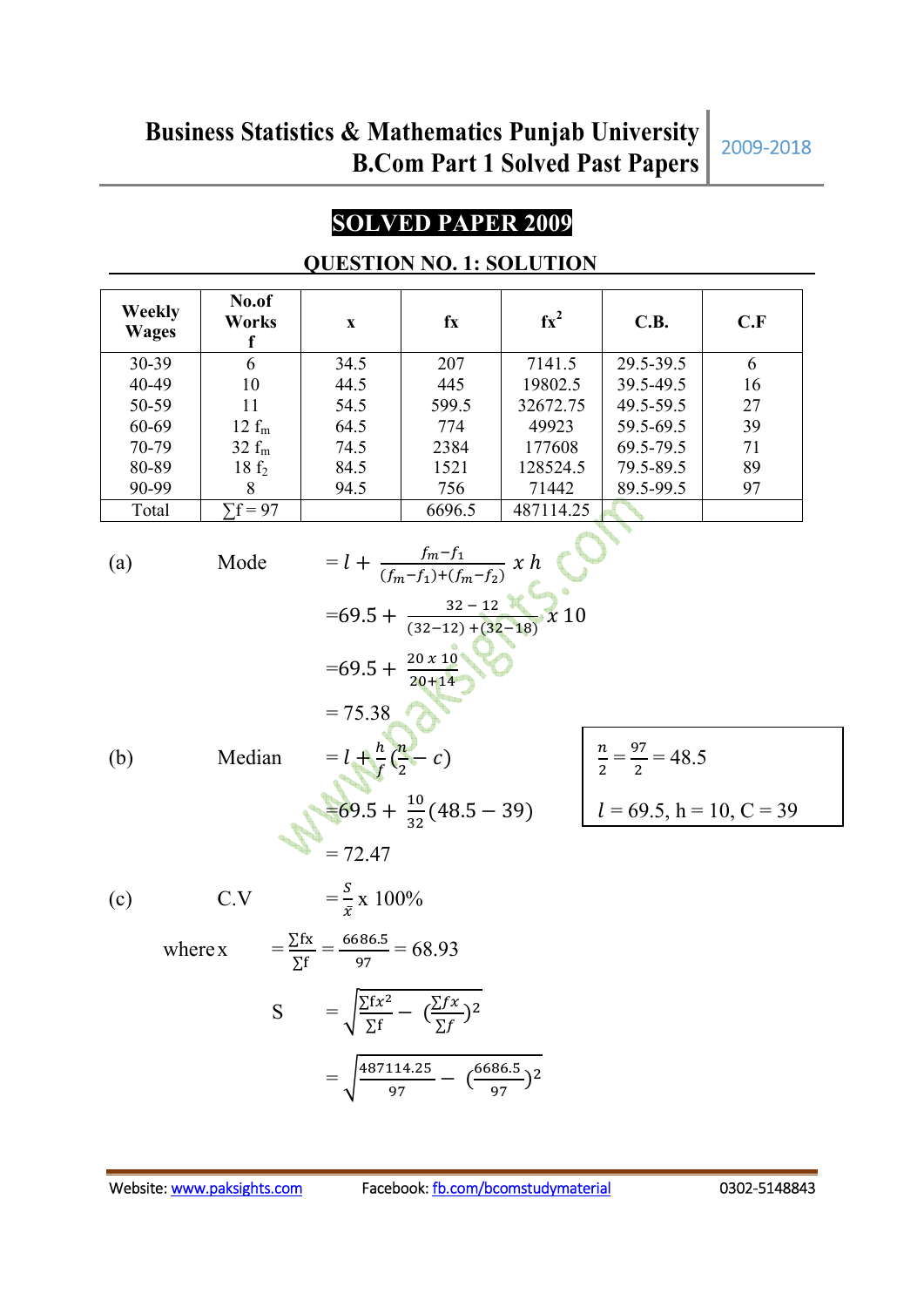$=\sqrt{5021.796-(68.93)^2}$  $= 16.45$ C.V  $= \frac{s}{\bar{x}} \times 100\%$  $=$ 16.45  $\frac{10.43}{68.93}$  x 100%  $= 23.86\%$ 

## **QUESTION NO. 2**

(a) Consider the year 1950 as base year for the price relatives of commodities A, B, C and D.

| Year |     |     | <b>Price Relatives</b> |    |      | <b>Link Relatives</b> |             |       | G.M.   | Chain          |
|------|-----|-----|------------------------|----|------|-----------------------|-------------|-------|--------|----------------|
|      | A   | B   | C                      | D  | A    | B                     | $\mathbf C$ | D     |        | <b>Indices</b> |
| 1950 | 100 | 100 | 100                    | 00 |      |                       |             |       |        | 100            |
| 1951 | 81  |     | 119                    | 55 | 81   | 77.                   | 119         | 55    | 79.93  | 79.93          |
| 1952 | 62  | 54  | 128                    | 52 | 76.5 | 70.1                  | 107.6       | 94.5  | 85.93  | 68.68          |
| 1953 | 104 | 87  |                        | 00 | 167. |                       | 86.7        | 192.3 | 145.68 | 100.06         |
| 1954 | 93  | 75  | 154                    | 96 | 89.4 | 86.2                  | 138.7       | 96.0  | 100.65 | 100.71         |
| 1955 | 60  | 43  | 165                    | 88 | 64.5 | 57.3                  | 107.1       | 91.7  | 77.62  | 78.12          |

(b) Since one card is drawn from 52 playing cards:

(i)  
\n
$$
n(S) = {52 \choose 1} = 52
$$
\n
$$
A = Black Card
$$
\n
$$
n(A) = {26 \choose 1} {26 \choose 0} = \frac{1}{2}
$$
\n
$$
P(A) = \frac{n(A)}{n(S)} = \frac{26}{52} = \frac{1}{2}
$$
\n(ii)  
\n
$$
R = Black Card
$$

(11)  $\qquad \qquad B = \qquad$  Black Card

$$
n(B) = {16 \choose 1}{36 \choose 0} = 16
$$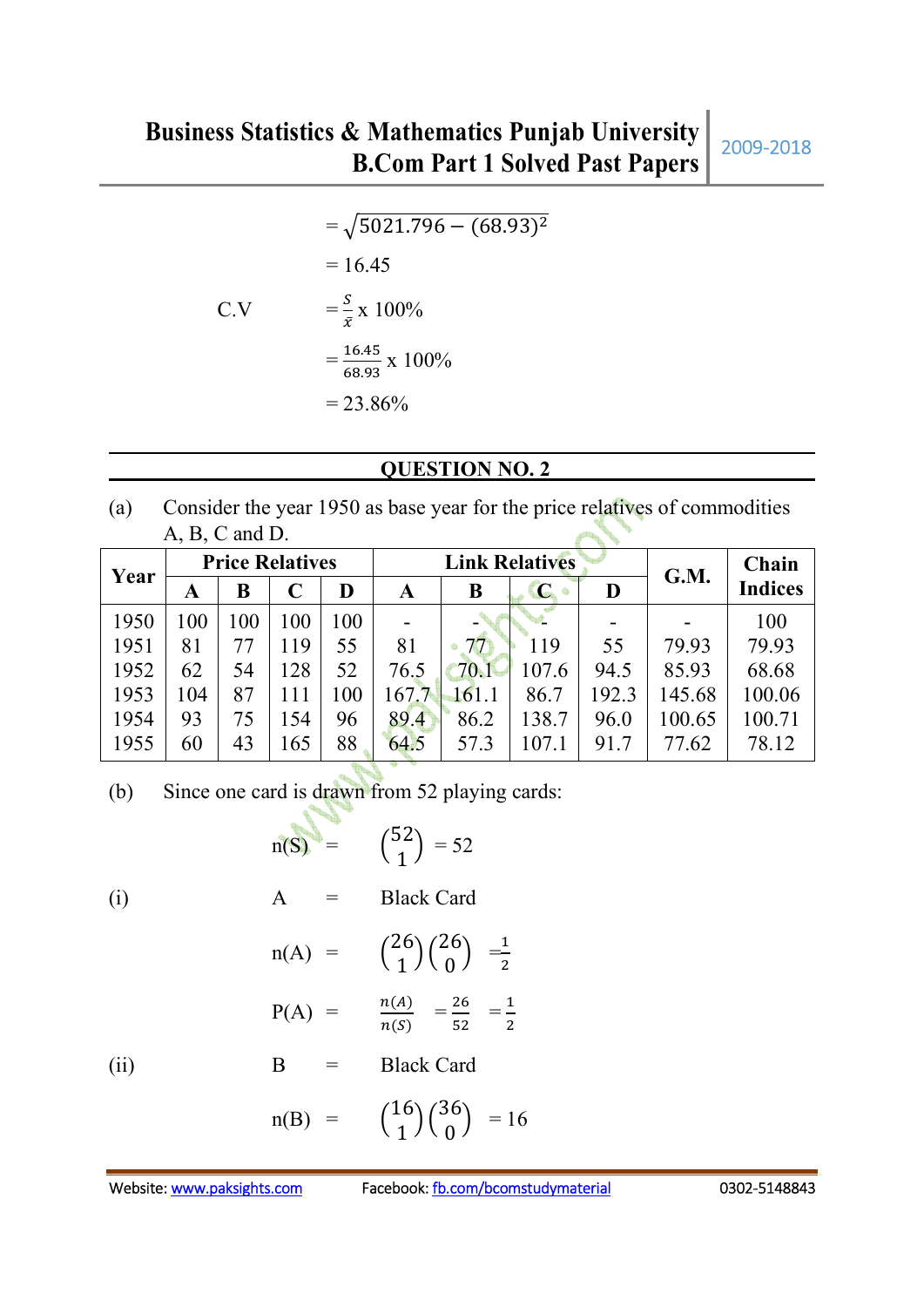$$
P(B) = \frac{n(B)}{n(S)} = \frac{16}{52} = \frac{4}{13}
$$

## **QUESTION NO. 3**

- $X =$  **given population = 2, 4, 6, 10**
- $N = population size = 4$
- $\mathbf{n} =$  Sample size  $= 2$

**All possible samples (w.o.r)** =  $\binom{N}{n}$  $\boldsymbol{n}$  $) = {4 \choose 2}$  $\mathbf{z}$  $) = 6$ 

| Sr.No. | <b>Samples</b> | <b>Means</b> $(\overline{x})$ |
|--------|----------------|-------------------------------|
|        | 2,4            |                               |
| 2      | 2, 6           |                               |
| 3      | 2, 10          |                               |
|        | 4,6            |                               |
|        | 4, 10          |                               |
|        | 6, 10          |                               |

## Probability distribution of samples means:

| $\overline{\overline{x}}$ | Tally Sheet | $P(\overline{x})$<br>$\Sigma f$ | $\overline{\overline{x}} p(\overline{\overline{x}})$ | $\overline{\overline{x}}^2$<br>$\frac{1}{2} p(\overline{x})$ |
|---------------------------|-------------|---------------------------------|------------------------------------------------------|--------------------------------------------------------------|
|                           |             | 1/6                             | 3/6                                                  | 9/6                                                          |
|                           |             | 1/6                             | 4/6                                                  | 16/6                                                         |
|                           |             | 1/6                             | 5/6                                                  | 25/6                                                         |
| b                         |             | 1/6                             | 6/6                                                  | 36/6                                                         |
|                           |             | 1/6                             | 7/6                                                  | 49/6                                                         |
| 8                         |             | 1/6                             | 8/6                                                  | 64/6                                                         |
| Total                     |             |                                 | 33/6                                                 | 199/6                                                        |

Mean and variance of sampling distribution of means:

$$
\mu_{\overline{x}} = \sum \overline{x} P(\overline{x}) = \frac{33}{6} = 5.5
$$

$$
\sigma_{\overline{x}}^2 = \sum \overline{x}^2 P(\overline{x}) - (\mu_{\overline{x}})^2
$$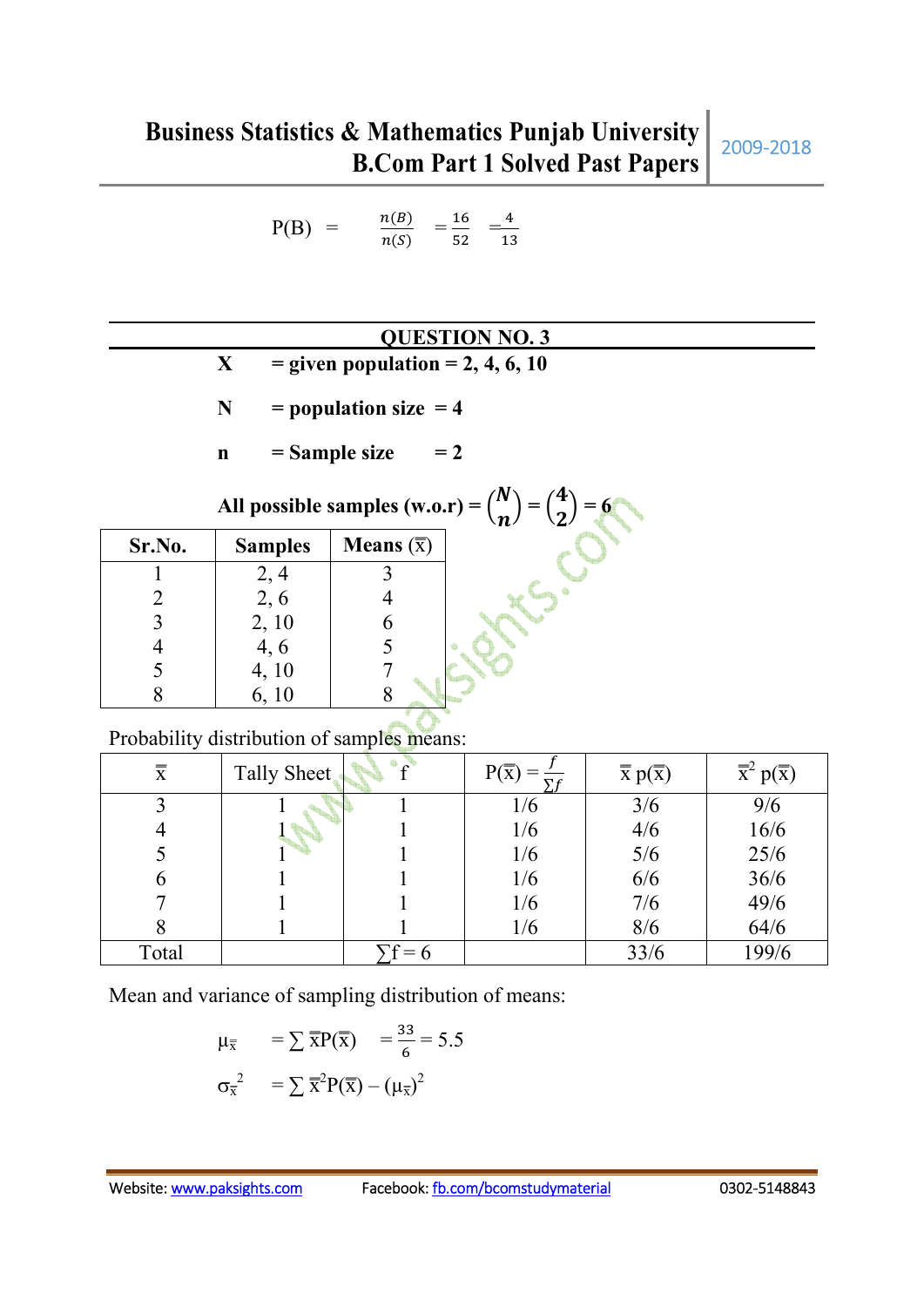$$
=\frac{199}{6} - (5.5)^2
$$

$$
= 2.92
$$

| Mean and Variance of population: |  |
|----------------------------------|--|
|----------------------------------|--|

| X               |                        |
|-----------------|------------------------|
|                 |                        |
|                 | $\frac{16}{36}$<br>100 |
| 6               |                        |
| 10              |                        |
| $\Sigma x = 22$ | $\Sigma x^2 = 156$     |
|                 |                        |

| μ | 22<br>$= 5.5$<br>N |
|---|--------------------|
|   | $\mu^2$<br>n       |
|   | 156<br>$(5.5)^2$   |
|   | $= 8.76$           |

## **Verification:**

| (i)  | $\mu_{\overline{x}}$      |   | μ                                                   |
|------|---------------------------|---|-----------------------------------------------------|
|      | 5.5                       |   | 5.5                                                 |
| (ii) | $\sigma_{\overline{x}}^2$ | ᆖ | $\sigma$ 2 $N-n$<br>$\overline{n}$ $\overline{N-1}$ |
|      |                           |   |                                                     |

$$
2.92 = \frac{8.75}{2} x \frac{4-2}{4-1}
$$

$$
2.92 = 2.92
$$

## **QUESTION NO. 4**

(a)  $H_0$ : There is no association between general ability and mathematical ability.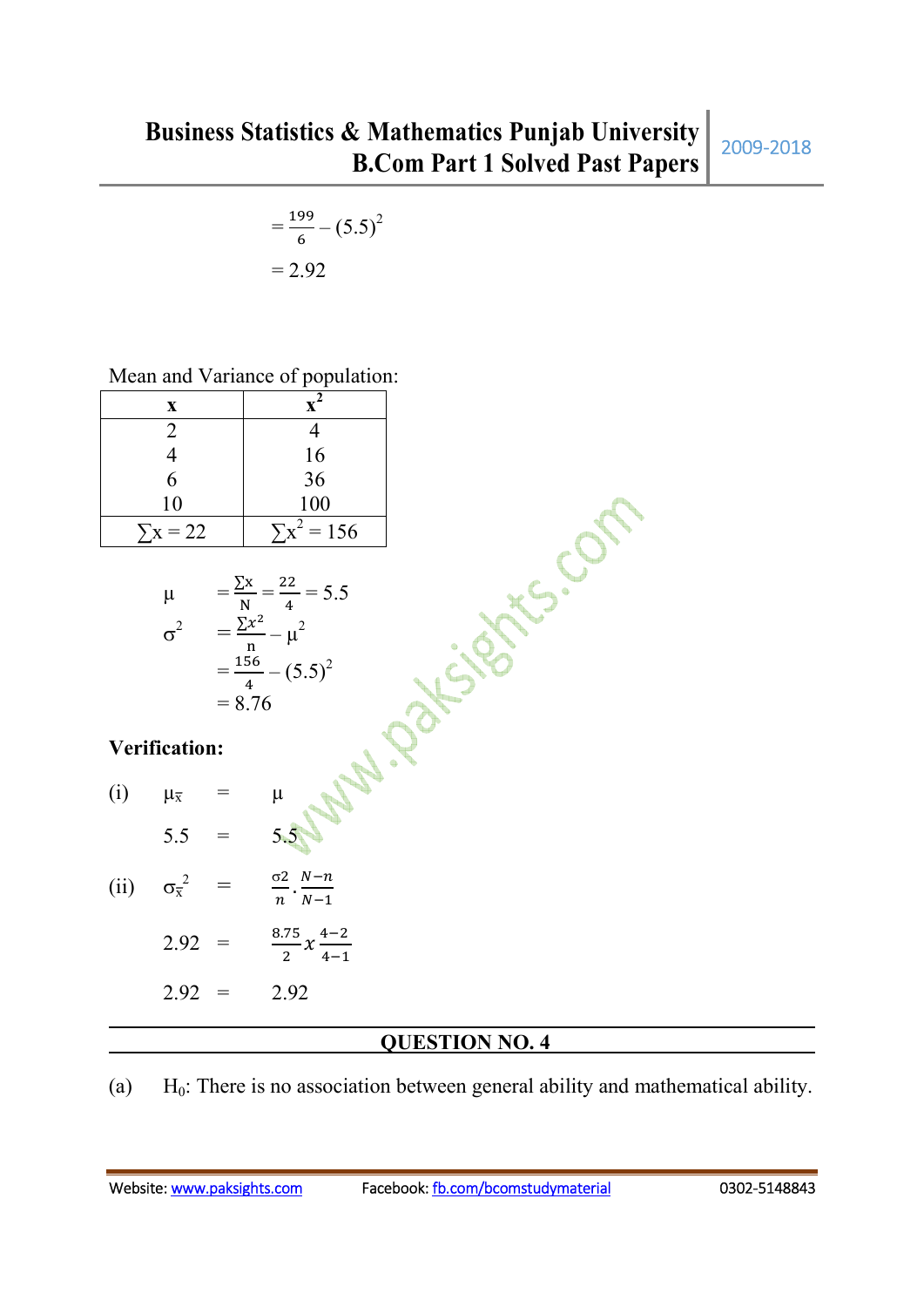$H<sub>1</sub>$ : There is some association between general ability and mathematical ability.

| Level of significance: $\alpha$      | $= 0.05$ ,<br>$1 - \alpha = 0.95$                                    |
|--------------------------------------|----------------------------------------------------------------------|
| Test statistics:                     | $x^2 = \sum_{i=1}^3 \sum_{j=1}^3 \frac{(o_{ij} - E_{ij})^2}{E_{ij}}$ |
| Degrees of freedom: $v = (r-1)(c-1)$ |                                                                      |
|                                      | $=(3-1)(3-1)$                                                        |
|                                      | $= 2 \times 2 = 4$                                                   |
| Critical Value:                      | $x_{n,1-\alpha}^2 = x_{4,0.95}^2 = 9.49$                             |
| Critical region:                     | $x^2$ > 9.49<br>Critical                                             |
| Decision rule:                       | Reject H <sub>0</sub> , if $x^2 > 9.49$ ,<br>Acceptance<br>region    |
|                                      | Otherwise accept $H_0$ .<br>region                                   |
|                                      |                                                                      |
|                                      | 9.49                                                                 |

## **Observed Frequency (Oij)**

| <b>Mathematical</b> | <b>General Ability</b> | <b>Total</b> |      |      |
|---------------------|------------------------|--------------|------|------|
| <b>Ability</b>      | Good                   | Fair         | Poor |      |
| Good                | 44                     | 22           |      | 70   |
| Fair                | 265                    | 257          | 178  | 700  |
| Poor                |                        |              | 98   | 230  |
| Total               | 350                    | 370          | 280  | 1000 |

| $\mathbf{0}_{\mathbf{ii}}$ | e <sub>ii</sub> | $\mathbf{0}_{ii} - \mathbf{e}_{ii}$ | $\mathbf{0}$ ii $-\mathbf{e}$ ii | $\mathbf{.0_{ii}} - \mathbf{e_{ii}}$<br>'C <sub>ii</sub> |
|----------------------------|-----------------|-------------------------------------|----------------------------------|----------------------------------------------------------|
| 44                         | 24.5            | 19.5                                | 380.25                           | 15.5204                                                  |
| 265                        | 245             | 20                                  | 400                              | 1.6327                                                   |
| 41                         | 80.5            | $-39.5$                             | 1560.25                          | 19.3820                                                  |
| 22                         | 25.9            | $-3.9$                              | 15.21                            | 0.5873                                                   |
| 257                        | 259             | $-2$                                |                                  | 0.0154                                                   |
| 91                         | 85.1            | 5.9                                 | 34.81                            | 0.4090                                                   |
|                            | 19.6            | $-15.6$                             | 243.36                           | 12.4163                                                  |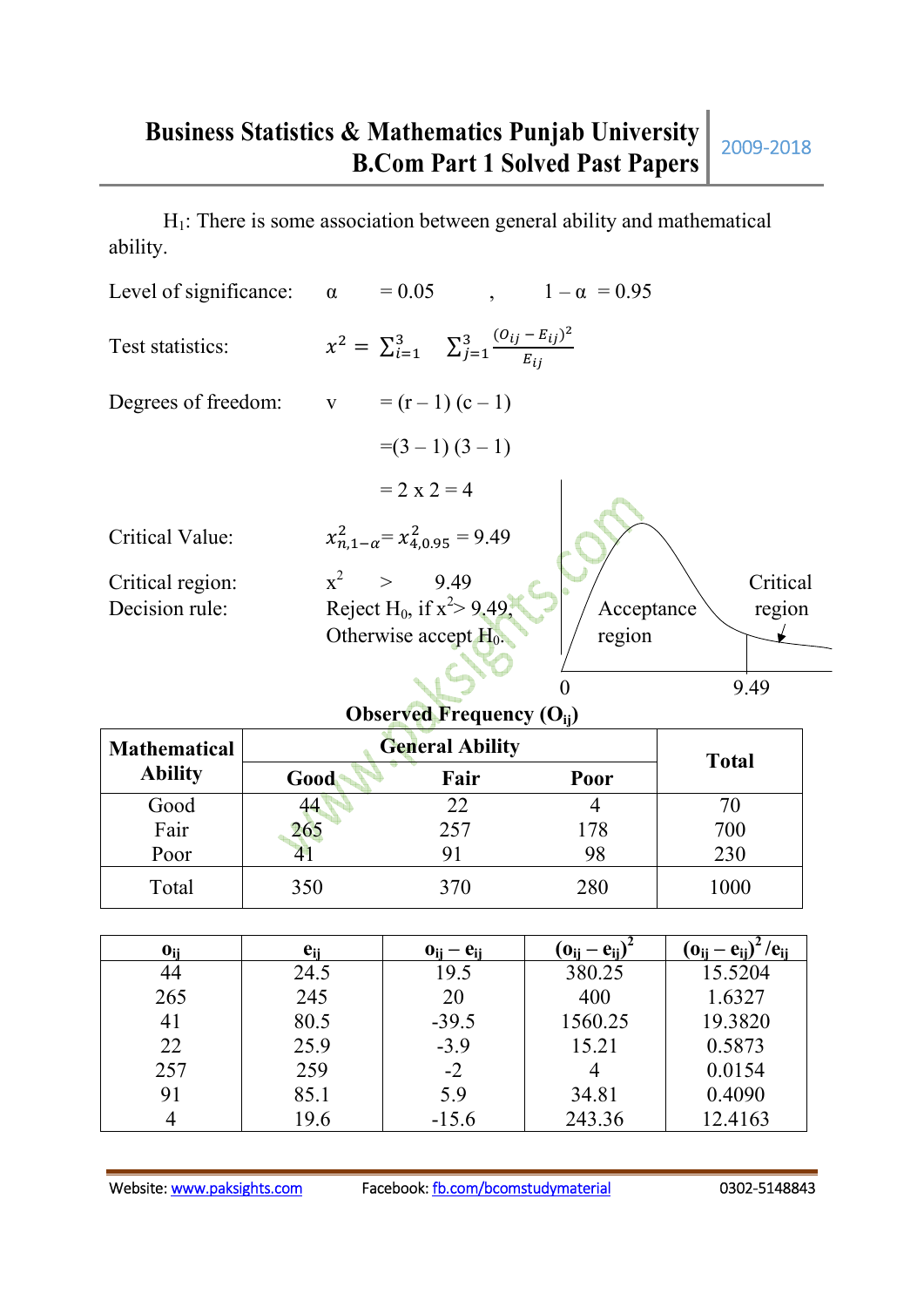# **Business Statistics & Mathematics Punjab University B.Com Part 1 Solved Past Papers** 2009-2018

| 178   | 196  | $-18$ | 324     | 1.6531  |
|-------|------|-------|---------|---------|
| 98    | 64.4 | 33.6  | 1128.96 | 17.5304 |
| Total |      |       |         | 69.1466 |

**Conclusion:** Since  $x^2 = 69.1466 > x_{4,0.95}^2 = 9.49$ 

So, we reject  $H_0$ .

Regression coefficient of y on x:

$$
b_{yx} = \frac{n\sum xy - \sum x \cdot \sum y}{n\sum x^2 - (\sum x)^2}
$$
  
= 
$$
\frac{8 \times 94.7 - 17.6 \times 32.8}{8 \times 49.64 - (17.6)^2}
$$
  
= 
$$
\frac{180.32}{87.36} = 2.064
$$

Regression coefficient of x on y:

$$
= \frac{8 \times 94.7 - 17.6 \times 32.8}{8 \times 49.64 - (17.6)^2}
$$
\n
$$
= \frac{180.32}{87.36} = 2.064
$$
\n\nRegression coefficient of x on y:\n
$$
b_{xy} = \frac{n \sum xy - \sum x \cdot \sum y}{n \sum y^2 - (\sum y)^2}
$$
\n
$$
= \frac{8 \times 94.7 - 17.6 \times 32.8}{8 \times 182 - (32.8)^2}
$$
\n
$$
= \frac{160.32}{380.16} = 0.474
$$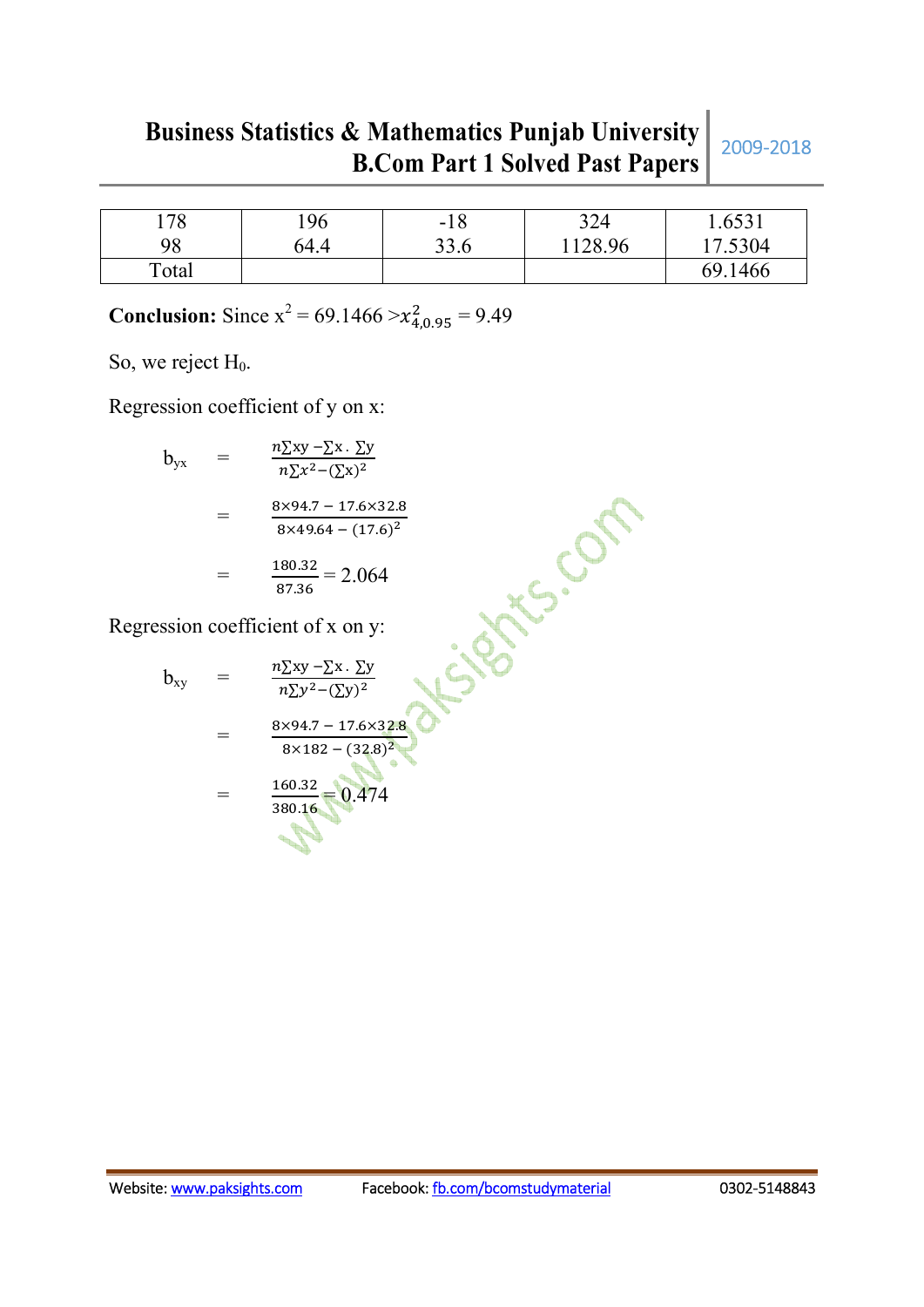## **QUESTION NO. 5**

#### **a) Solve the Equation for x**

$$
\sqrt{5x-4}-\sqrt{3x+1}=1
$$

Taking square on both sides:

$$
(\sqrt{5x - 4} - \sqrt{3x + 1})^2 = (1)^2
$$
  
(5x + 4) + (3x + 1) - 2 $\sqrt{5x - 4}\sqrt{3x + 1} = 1$   
5x + 4 + 3x + 1 - 2 $\sqrt{(5x - 4)(3x + 1)} = 1$   
8x + 5 - 2 $\sqrt{15x^2 + 5x + 12x + 4} = 1$   
-2 $\sqrt{15x^2 + 17x + 4} = 1 - 8x - 5$   
-2 $\sqrt{15x^2 + 17x + 4} = -2(2 + 4x)$   
 $\sqrt{15x^2 + 17x + 4} = 2 + 4x$ 

Again, taking square on both sides:

$$
15x2 + 17x + 4 = (2 + 4x)2
$$
  

$$
15x2 + 17x + 4 = 4 + 16x2 + 16x
$$
  

$$
-x2 + x = 0
$$
  

$$
-x(x-1) = 0
$$

Solution set is  $\{0, 1\}$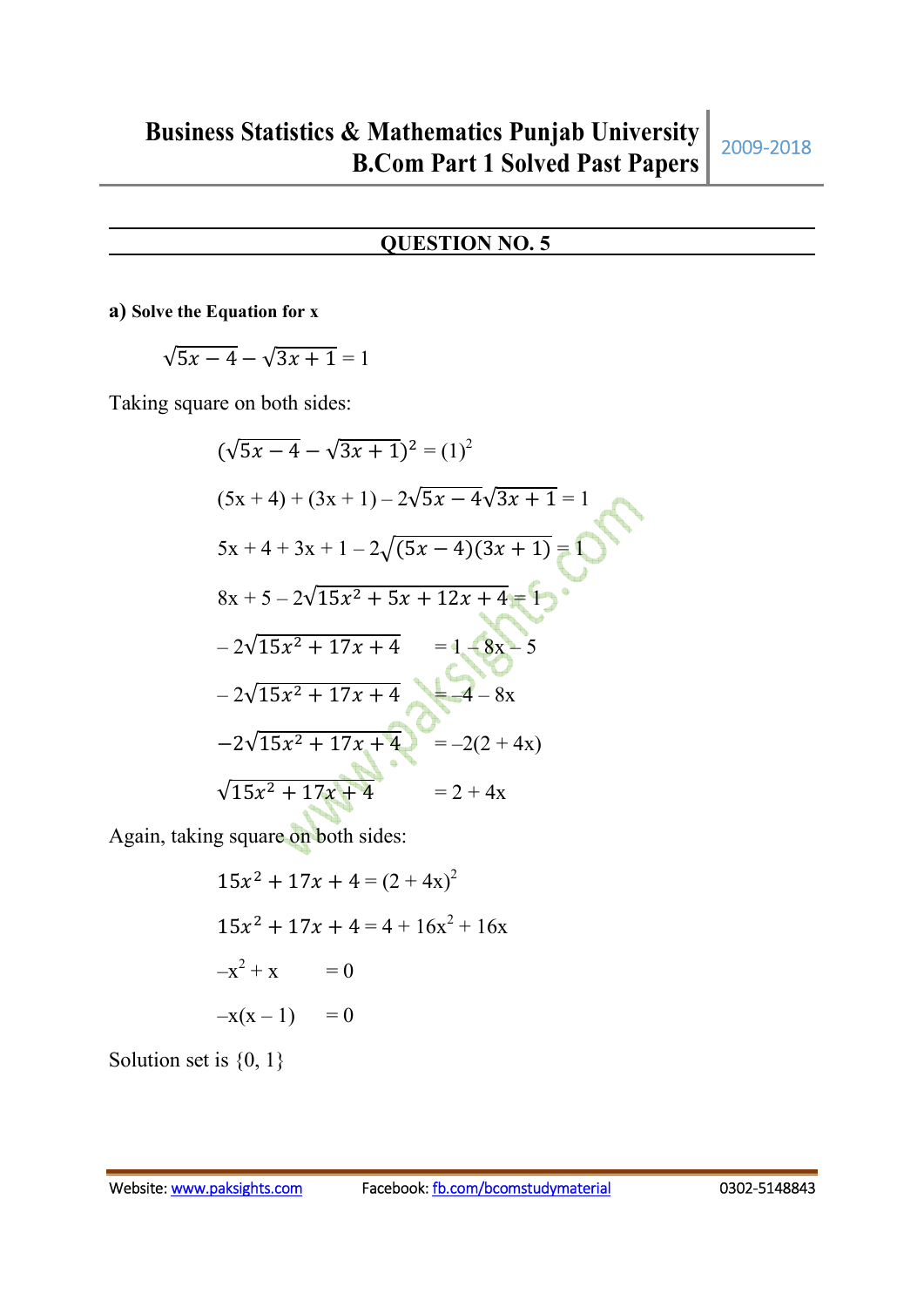**(b)**  $x+1$  $\frac{x+1}{3x} = \frac{1}{x}$  $\frac{1}{x} - \frac{1}{3}$ 3  $x+1$  $\frac{x+1}{3x} = \frac{3-1}{3x}$  $3x$  $x + 1 = 3 - x$  $x + x = 3 - 1$  $2x = 2$  $x = 1$ 

Solution set is  ${1}$ 

|                  |                                            |             |                    |       |                                     | <b>QUESTION NO. 6</b> |    |               |  |  |  |  |
|------------------|--------------------------------------------|-------------|--------------------|-------|-------------------------------------|-----------------------|----|---------------|--|--|--|--|
| $\left(a\right)$ |                                            |             | $2x + 6y + 4z$     |       | $\!\!\!=\!\!\!\!$                   | 320                   |    | $\dots(i)$    |  |  |  |  |
|                  |                                            |             | $6x + 6y + 4z$     |       | $= 0$                               | 480                   |    | $\ldots$ (ii) |  |  |  |  |
|                  |                                            |             | $3x + 2y + 4z$     |       |                                     | 192                   |    | $\dots$ (iii) |  |  |  |  |
|                  | Subtract equation (i) from (ii), we get:   |             |                    |       |                                     |                       |    |               |  |  |  |  |
|                  |                                            |             | $6x + 6y + 4z$     |       |                                     | 480                   |    |               |  |  |  |  |
|                  |                                            |             | $2x \pm 6y \pm 4z$ |       | $=$ $\,$                            | 320                   |    |               |  |  |  |  |
|                  |                                            | 4x          |                    |       | $\hspace*{0.4em} = \hspace*{0.4em}$ | 160                   |    |               |  |  |  |  |
|                  |                                            | $\mathbf X$ | $=$                | 160/4 |                                     | $=$                   | 40 |               |  |  |  |  |
|                  | Subtract equation (iii) from (ii), we get: |             |                    |       |                                     |                       |    |               |  |  |  |  |
|                  |                                            |             | $6x + 6y + 4z$     |       | $\!\!\!=\!\!\!\!$                   | 480                   |    |               |  |  |  |  |
|                  |                                            |             | $3x \pm 2y \pm 4z$ |       | $\hspace{1.6cm} = \hspace{1.6cm}$   | 192                   |    |               |  |  |  |  |
|                  |                                            | $3x + 4y$   |                    |       | $=$                                 | 288                   |    | (iv)          |  |  |  |  |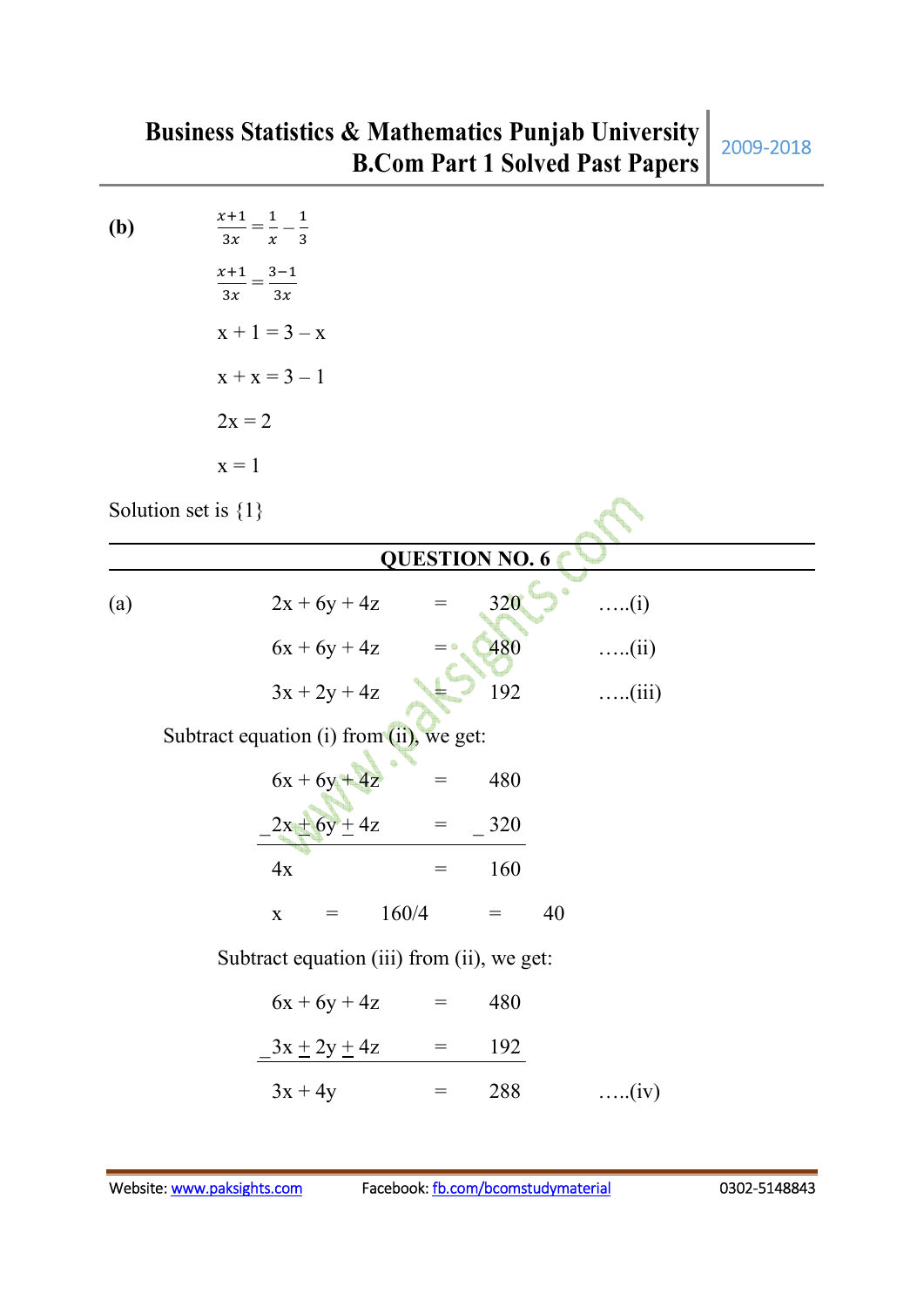Put  $x = 40$  in eq. (iv):  $3(40) + 4y = 288$  $4y = 288 - 120$  $y = 42$ Put  $x = 40$  and  $y = 42$  in eq. (i):  $2(40) + 6(42) + 4z = 320$  $4z = 320 - 120$ z =  $-3$ Solution set is  $\{(40, 42, -3)\}$ **(b)** We have:  $a_{10} = 20$  and  $a_{20} = 40$ , Find  $a_7$  of the A.P. Since  $a_n = a + (n-1)d$  $a_{10} = a + (10-1)d$ <br>  $20 = a + 9d$  $20 = a + 9d$  …..(i)  $a_{20} = a + (20 - 1)d$  $a + 19d$  …..(ii)

Subtract equation (i) from (ii), we get:

$$
40 = a + 19d
$$
  

$$
-20 = a + 9d
$$
  

$$
20 = 10d
$$
  

$$
d = 2
$$

Put  $d = 2$  in eq. (i)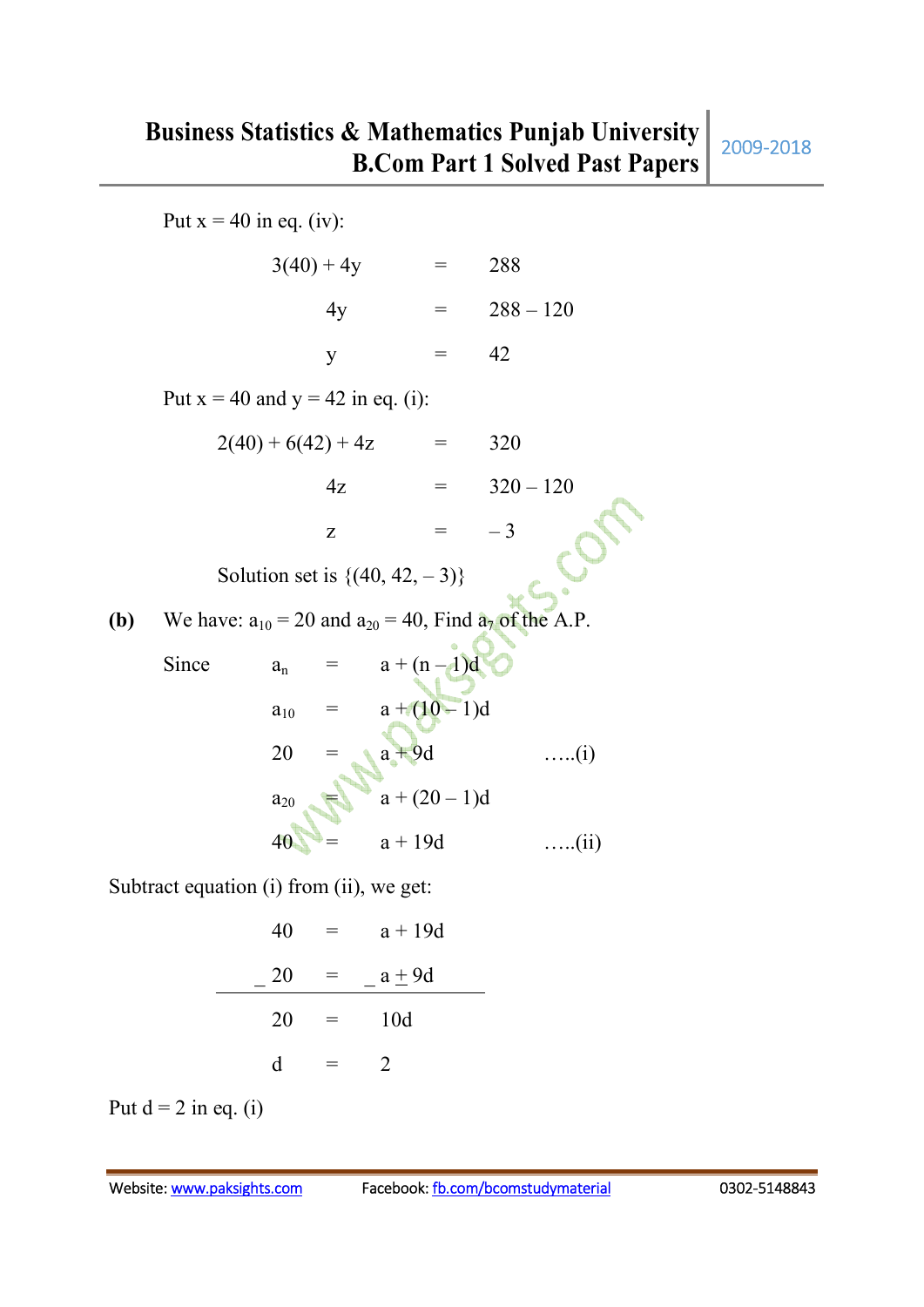|                                |                                                                          |   |       | $20 = a + 9(2)$                                                                           |  |  |  |  |  |
|--------------------------------|--------------------------------------------------------------------------|---|-------|-------------------------------------------------------------------------------------------|--|--|--|--|--|
|                                |                                                                          |   |       | a = $20-18$ = 2                                                                           |  |  |  |  |  |
|                                |                                                                          | a | $=$ 2 |                                                                                           |  |  |  |  |  |
| Now, $7th$ term of the A.P. is |                                                                          |   |       |                                                                                           |  |  |  |  |  |
|                                |                                                                          |   |       | $a_7 = a + (7-1)d$                                                                        |  |  |  |  |  |
|                                |                                                                          |   |       | $= 2 + 6 \times 2 = 14$                                                                   |  |  |  |  |  |
|                                |                                                                          |   |       |                                                                                           |  |  |  |  |  |
|                                |                                                                          |   |       | <b>QUESTION NO. 7</b>                                                                     |  |  |  |  |  |
| (a)                            |                                                                          |   |       | $P = \text{Principal amount } =$<br>$\overline{?}$                                        |  |  |  |  |  |
|                                |                                                                          |   |       | $=$ $\sqrt{5\%}$ p.a.<br>$i =$ Internal rate<br>0.05<br>$\hspace{1.6cm} = \hspace{1.6cm}$ |  |  |  |  |  |
|                                | $\mathbf n$                                                              |   |       | 3 years<br>$=$ No. of periods                                                             |  |  |  |  |  |
|                                | Now, difference between compound interest and simple interest = $Rs. 61$ |   |       |                                                                                           |  |  |  |  |  |

$$
P[(1 + i)^{n} - 1] - P x i x n = Rs. 61
$$
  
\n
$$
P[(1 + 0.05)^{3} - 1] - P x 0.05 x 3 = 61
$$
  
\n
$$
P[(1.05)^{3} - 1] - 0.15P = 61
$$
  
\n
$$
0.157625P - 0.15P = 61
$$
  
\n
$$
0.007625P = 61
$$
  
\n
$$
P = \frac{61}{0.007625}
$$
  
\n
$$
P = Rs. 8000
$$

Thus, principal amount is Rs. 8000.

(b)  $R = Rs. 5000$  (Payable at the end of the each quarter. It is ordinary annuity)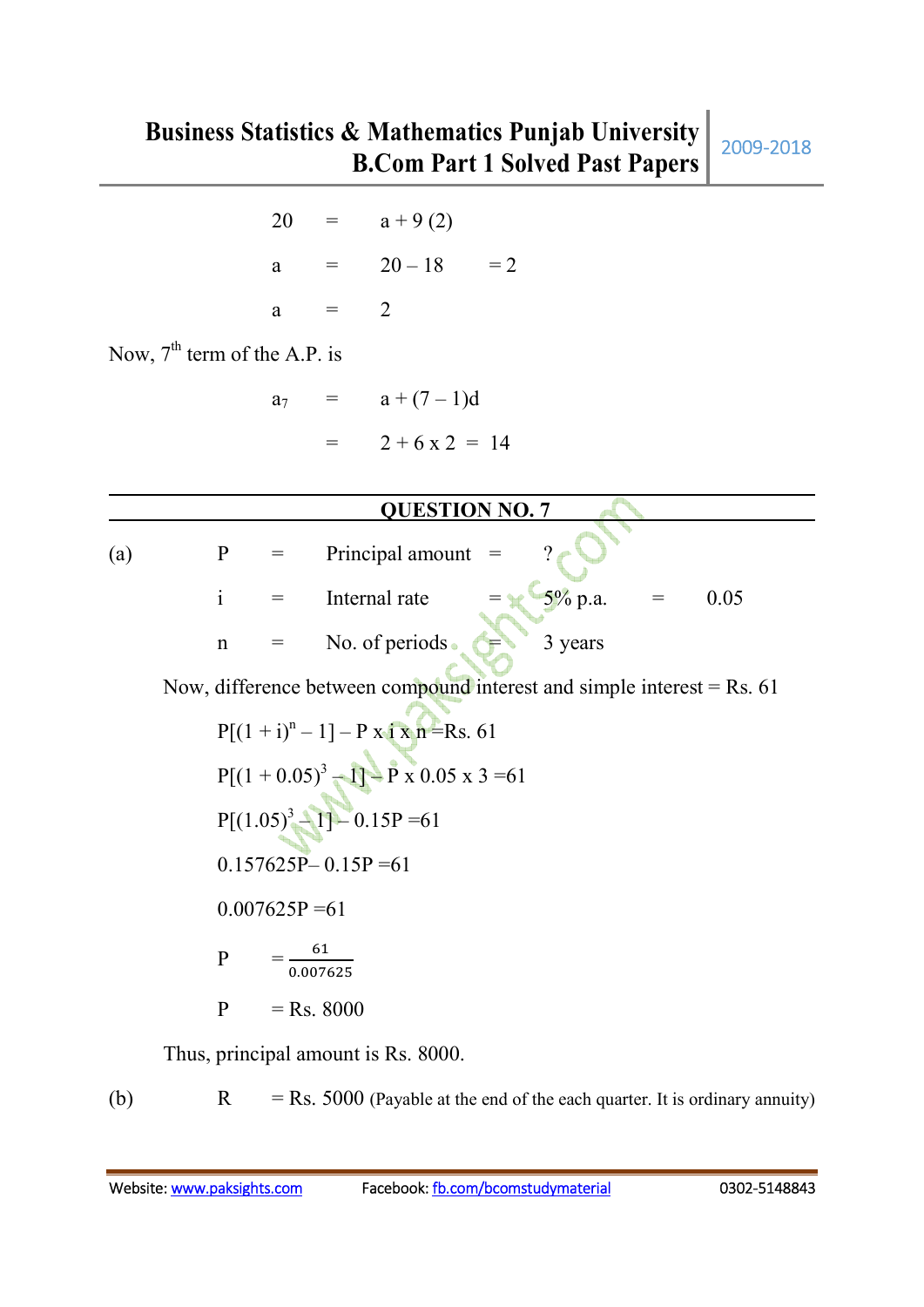n = 5 years =  $5 \times 4 = 20$  quarters

i = 
$$
8\% \text{ p.a.} = \frac{0.08}{4} = 0.02 \text{ per quarters}
$$

The accumulated value is:

$$
S_n = R \frac{(1-i)^{n} - 1}{i}
$$
  
=  $5000 \frac{(1-0.02)^{20} - 1}{0.02}$   
=  $5000(24.29737) = \text{Rs. } 121486.85$ 

## **QUESTION NO. 8**

(i) A matrix is defined as the set of real numbers arranged in the form of rectangular array of numbers enclosed in brackets. Generally, matrices are represented by capital letters such as A, B. c. e etc. For example:

$$
A = \begin{bmatrix} 1 & 2 \\ 3 & 4 \end{bmatrix} , \qquad B = \begin{bmatrix} 2 & 46 \\ 8 & 01 \end{bmatrix} \text{ etc.}
$$

- (ii) A specific number which is multiplied to every next term in a geometric sequence. It is represented by "r".
- (iii) Compound interest is an interest paid on the initial principal and previously earned interest.

$$
C.I = P[(1 + i)^n - 1]
$$

where  $C.I =$  Compound interest

 $i =$ Interest rate

 $n =$ Number of periods

(iv) When the payments are made at beginning of each period and continue for a definite period, it is called annuity due.

Sum of annuity due: